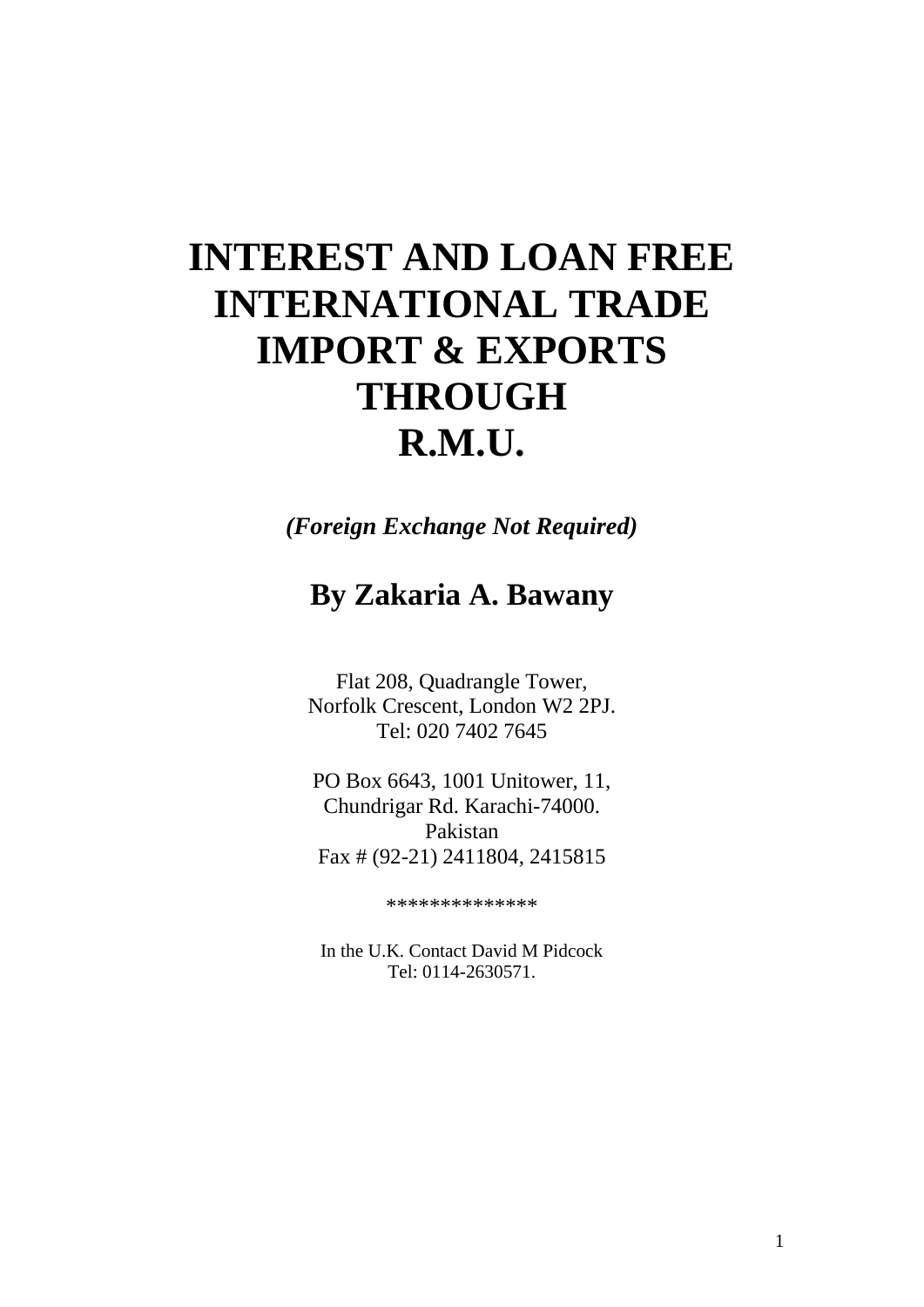# **INTEREST AND LOAN FREE INTERNATIONAL TRADE IMPORT & EXPORTS THROUGH R.M.U.**

# **THE METAPHYSICS OF AN INTEREST FREE MONETARY SYSTEM RIBA FREE INTERNATIONAL TRADE**

#### **NO NEED TO BORROW FOREIGN EXCHANGE AND MORTGAGE OUR FUTURE GENERATIONS.**

If we are determined not a mortgage our future generations who, otherwise, will be left only with a flag of independence and no more further assets with which to repay the then accumulated foreign debts, we have to think seriously about an alternative to the current international trade settlement system.

To avoid the continuous drain of foreign exchange, we must adopt a new mode of conducting International trade.

We must bear in mind that MONEY was created as a means of convenience in conducting exchange of goods, locally, regionally and subsequently in International trade.

Our foreign debts and borrowings are dependent on the way we conduct International trade. Therefore, we must tackle this issue in the first instance, which will also eliminate the misuse of the REAL meaning of the word MONEY on account of the induction of interest, 'RIBA' - which has brought uncountable miseries through harsh, dictatorial conditionalities, and has led us to modern economic slavery. Each passing day leads us more into the trap of the cobweb of modern economics, due to our indulgence in the prohibitive use of borrowed money with interest attached, which stands disapproved in Judaism, Christianity, Hinduism, and, is more emphatically pronounced, in Islam.

It becomes, therefore, necessary to conduct trade between member countries ( i.e. International Trade ) by introducing a new mode (method) for exchanging commodities, substituting the present commonly used US dollar by this new mode of exchange which will perform the same function, besides earning the Blessing of all major religions of the world;

we would not be subject to the harsh conditions of loan giving institutions.

This break-through against hegemony, desired and awaited for long by many world leaders, and recently mentioned by Li Peng of China, is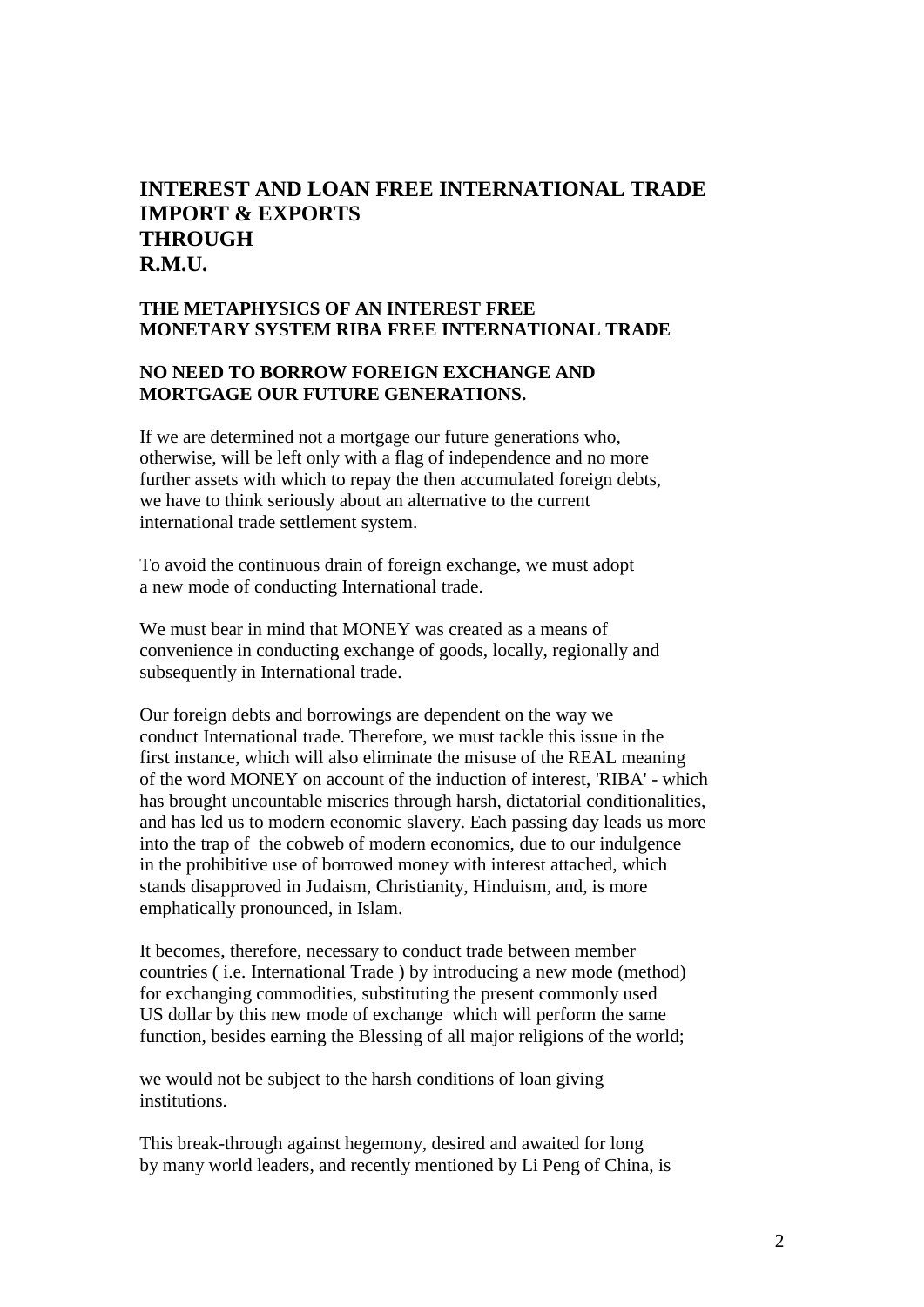now presented as a concrete, feasible, simple and practical method.

It is suggested that an appropriate name for this new medium of exchange should be the "Real Money Unit" (the RMU), by choosing the initials for which the money was created in its original sense as underlined above and adding the word "unit", as the unit of measurement.

For easy and frequent mental calculation, I have put the value of the \$1 US  $= 1$  RMU, as the majority of people convert their own local currency at the prevailing rate of exchange against the US dollar. This new mode of exchange, now referred to hereafter as the RMU, would work like a catalyst of currency converting table, but itself remaining unaffected, carrying no interest cost or other conditions.

# **IMPLEMENTATION**

# **FOR EXAMPLE.**

A Pakistani firm wishing to import rubber from Malaysia would know its price in US dollar terms. Let us say the value to be 100 US dollars. He opens the L/C instead of in US\$s now in RMU for the same figure and amount i.e. 100 RMU instead of \$100 US.

# **FLUCTUATION OF CURRENCY**

The fluctuation of currency will not worry or create problems for cost calculation. Say if the prevailing rate of 1 US dollar imports is Rs.50, then the opener's account is debited by this very amount and if the prevailing rate becomes Rs.51 to a dollar then his account is debited at the rate of Rs.51 for each RMU, therefore he knows instantly his cost due to the fluctuation of currency.

# **INITIAL QUOTA ALLOCATION SYSTEM**

(Quota refers to the minimum amount of exports to be achieved) Taking the example of Pakistan, we would first take past annual trade figures of imports and exports already in existence between Pakistan and all other participating member countries. By this we would know the realistic figures of exports from Pakistan. The export performance of the past will be a good basis for the allocation of quota and if deemed fit should be increased by either 1.5 times or twice the export figure. It is more difficult to export than to import. Therefore, export figures should be taken as a basis of the quota as this will help in squaring the trade balances at the end of each calendar year, which is essential for controlling imports against expected export.

# **TRANSFEREABLE RMU**

The party receiving the RMU, say the Malaysian bank, would convert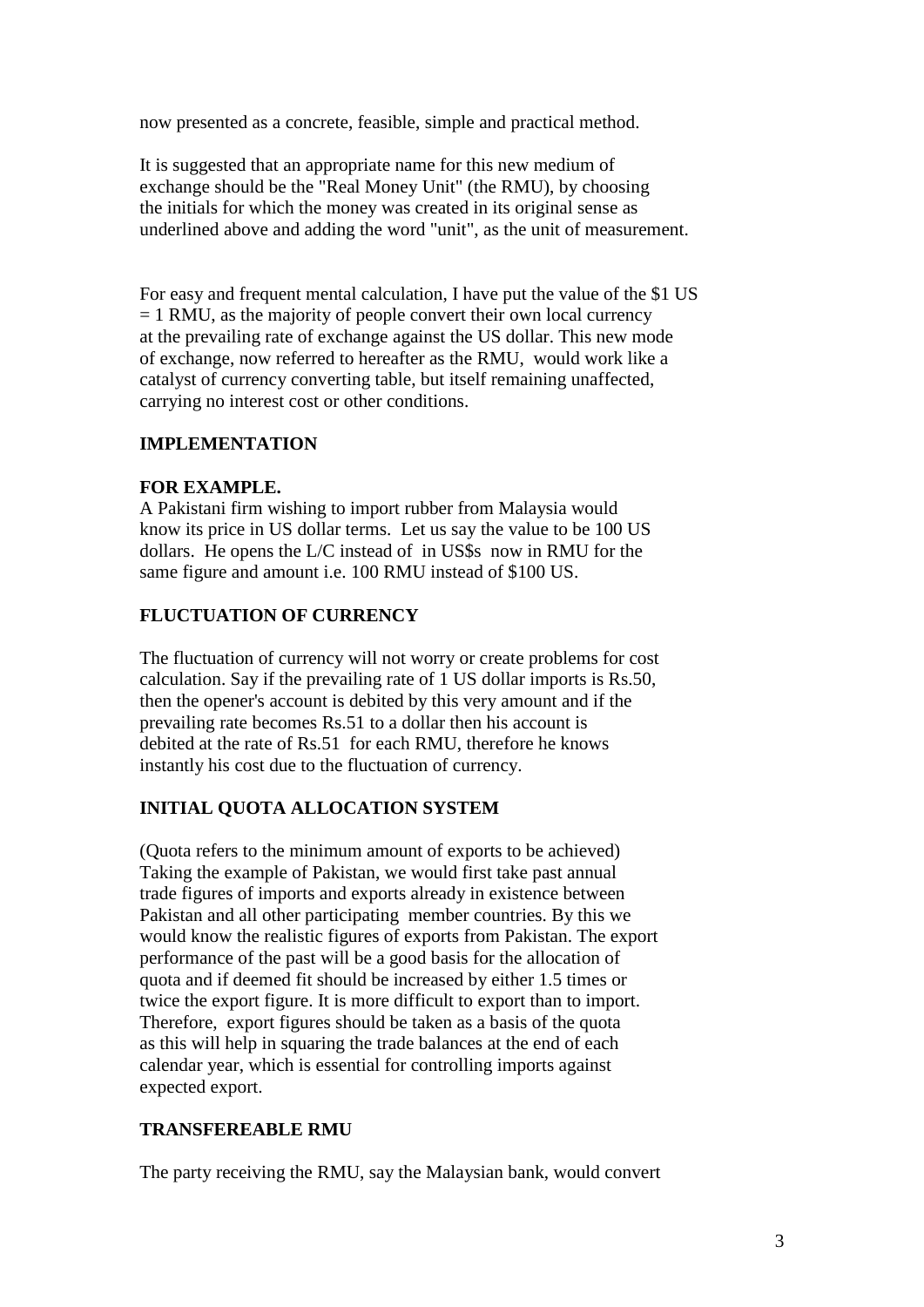the RMU into the local Malaysian currency at the prevailing rate and credit it to the account of the seller. The Malaysian bank being in credit with RMU's not fully utilised, may transfer these to the other member countries, which in turn may import other commodities from Pakistan so that the Pakistani RMU amount in credit is utilised fully. Notification of this transfer of RMU is to be given to both the countries maintaining records like clearance banking systems and at the end of each calendar year must square their trade balances, ( either plus or minus ).

The following year the quotas would be increased, judged from the past performance of the country. The quota would be reduced, otherwise, by non fulfilment to the same extent.

# **TRANSPARENCY**

The purpose of transparency and clear maintenance of accounts, we should utilise the funds for the development of trade, industries, investments and all others, but must prohibit the use by government and Defence for their own particular purpose.

# **TARIFF**

We must learn and adopt the benefits applicable to the European Community in structuring the tariff as the World Trade Organisation (the WTO) will also not differ from the opinion that what is beneficial to the European Countries is also beneficial to our new trading partners comprising the Middle East, SSARC countries, Far East, African Countries, China and Korea, which form a larger block and are bigger than Europe in territory, as well as in human and natural resources. The basic raw material should not carry import duty.

It goes without saying that unless our attitude is made to change, no matter whatever the system, it will have no chance of success.

In a recent statement, Mr Lim Keng Yaik, Malaysian Minister for Primary Industries, rightly pointed out that it is the adverse tariff structure alone which has created hindrances in mutual trade development. He specifically cited the example that in Pakistan duty on imports of Palm Oil, whether refined or raw is Rs.7800/- per ton, whereas duty on imports of Soya Oil from the USA is Rs.6800/- per ton, which has obstructed the utilisation of the US 100 million dollars credit offered by Malaysia since 1992 for the import of Palm Oil and also much desired investment from his country for the establishment of a Palm Oil Refinery. (a clipping from "Business Recorder" dated 20th April, 1999 is available.)

We have all kinds of raw materials needed within our member countries, therefore, I do not see any valid reason why we cannot develop substantial trade among member countries. We must increasingly rely on our own resources without being forced into acquiring ostentatious imports.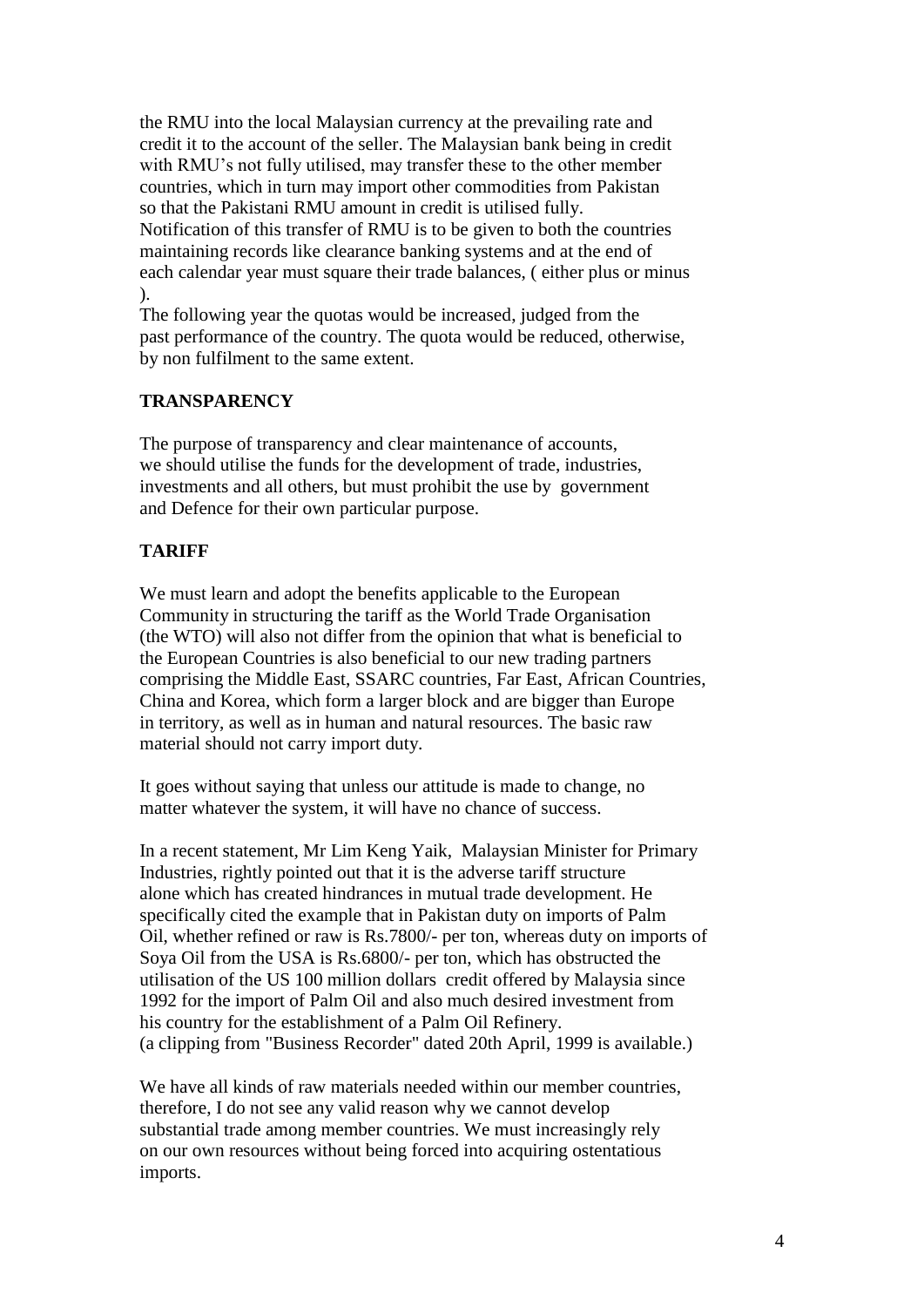Initially, the few member countries would participate, but there would be an extending and enlarging of the number of countries having identical objectives, as may be witnessed in the case of the European Community.

# **THE RMU IS NOT A CURRENCY**

Now the Euro is in the process of being made into a "Single Currency" that is (1) single , (2) currency.. Our RMU is not a currency in the making, as that of the Euro, neither it is aiming for singularity, but to be a common medium of exchange of our commodities and retaining without replacing the currencies of member countries, that is to say, it is aiming to be a common medium of accounting, a unit for the exchange of commodities, goods and services, which would act as a catalyst for trade without disturbing existing national currencies.

**It would certainly solve the current impasse raging over the EURO.**

# **RMU IS BACKED 100% BY NATIONAL CURRENCIES AND THE PERFORMANCE OF EXPORT QUOTAS IN REAL GOODS AND SERVICES.**

RMU is transferable and will have the identification of the issuing country. Before the import of goods for the opening of the L/C the importer would pay 100 % of the amount due to its bank in its local currency at the prevailing rate exchange to the US dollar ( which is calculated on the basis that one RMU is equal to one dollar ). The Bank, in turn, would open an LC/Letter of Credit for the RMU equivalent, so that it is backed 100% by Its currency. When the bills are negotiated under the L/C, the exporting country receives the RMU. With this RMU commodities can be bought from the issuing country and the balance, if not utilised, they may be transferred to other countries for them to import the goods so that at the end of each calendar year the balance of trade is not in favour of any one country. It would be the aim at each the end of each calendar year to square up to the trade balances, failing which the quota for import will be reduced for the subsequent Year to the extent of the deficit amount outstanding. Therefore their imports will also be reduced proportionately.

Details of such workings would be made available.

In the beginning the RMU system would run in parallel to the existing cobweb system operated by the IMF and World bank organisation..

The RMU will only prove to be an Aladdin's Lamp when sincere efforts Are made towards its implementation, without which, even with a Genii at one's command might prove inoperable.

#### **THE DESIRE FOR A NEW MODE OF INTERNATIONAL TRADE**

A reference to the recent visit of Mr Li Peng, the Chairman of China's National People's Congress ( Parliament ) to Pakistan and his emphatic support to forge ahead with not only a new economic system, but more